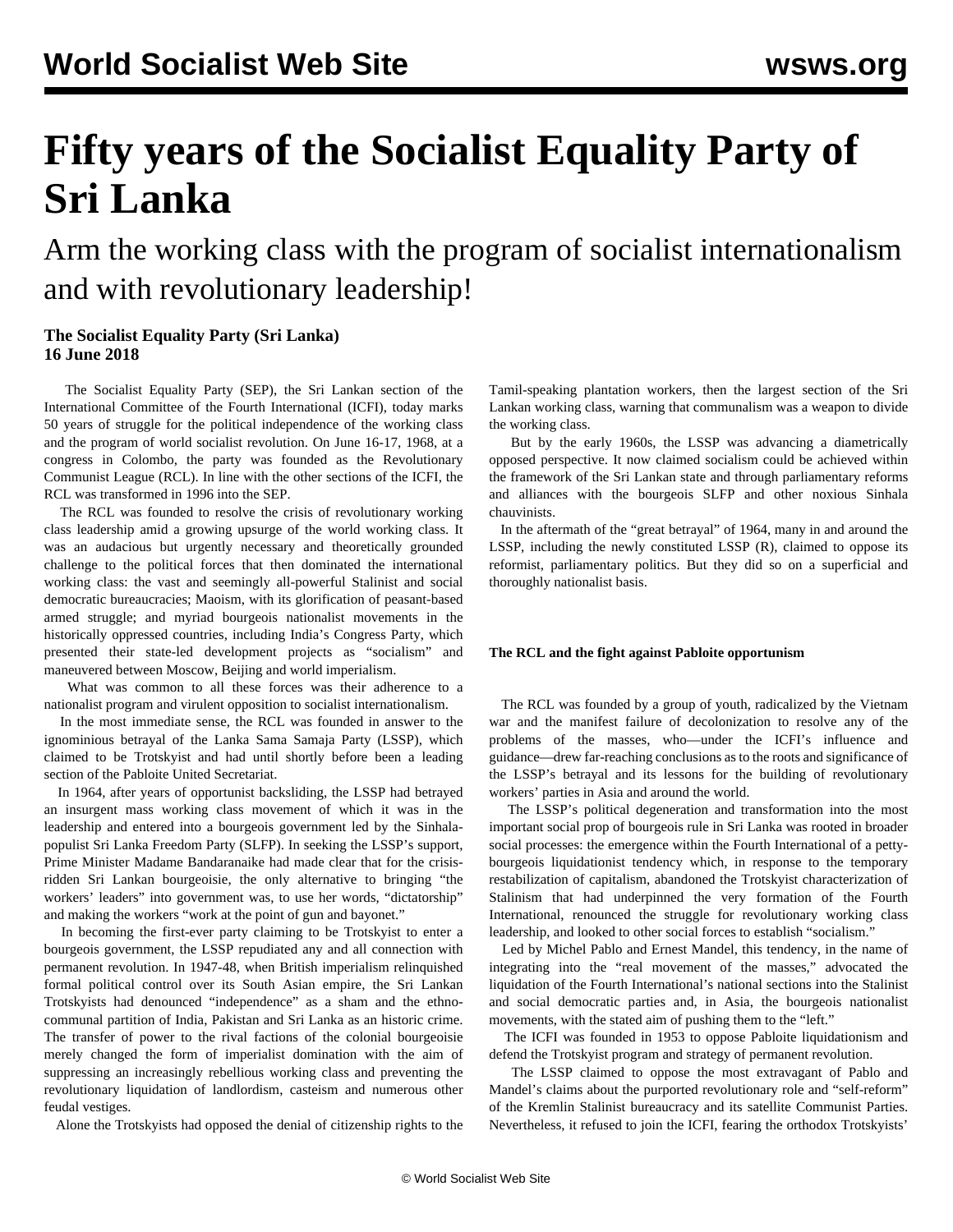struggle for the political independence of working class would cut across its own increasingly class conciliationist politics.

 Thereafter, an opportunist working relationship developed between Colombo and Paris, whereby the LSSP lent support and prestige to Pablo and Mandel's phony Fourth International and the latter provided a political cover for the LSSP's descent into parliamentarianism and trade unionism, and its adaptation to the bourgeoisie's promotion of Sinhala populism as a means of splitting the working class and binding it to its rule.

 In 1963 as they "reunited" the "Fourth International" on the basis of the claim that the Cuban Revolution proved socialism could be established without a proletarian party or proletarian revolution, the Pabloite leaders of the United Secretariat hailed the LSSP as the exemplar of the "mass Trotskyist parties" they wanted to build.

 Those who founded the RCL recognized that the forging of the political independence of the working class—its transformation from an object of exploitation into the protagonist of a new social order—was bound up with an unrelenting political-theoretical struggle against Pabloism and all forms of national opportunism. Or, as the pioneer American Trotskyist James P. Cannon put it, "Nine-tenths of the struggle for socialism is the struggle against bourgeois influence in the workers' organizations, including the party."

#### **The RCL founding congress**

 The June 1968 founding congress clearly defined the RCL as a revolutionary party of the working class dedicated to the fight for socialist internationalism.

 It passed three resolutions. The first pledged to build the RCL as a section of the ICFI. It summed up the congress discussion, which had emphasized the international character of the class struggle, the need therefore for an international party, the correctness of the Fourth International's characterization of Stalinism and social democracy as counterrevolutionary, and the "inseparable" connection between "an uncompromising struggle against all forms of revisionism" and "maximum" participation in the class struggle.

 The second resolution saluted the May-June 1968 revolutionary upsurge of the French working class and indicted the Stalinist Communist Party for rescuing De Gaulle's regime and French capitalism. "This gigantic struggle," it stated, marked the onset of revolutionary struggles in Western Europe and "shattered the Pabloite revisionist theories that the center of revolution had shifted to the colonies and semi-colonies and that the Stalinists would be transformed into revolutionaries under mass pressure."

 The third resolution supported the Vietnamese workers and peasants in their struggle against US imperialism. It emphasized that genuine national liberation could be secured only through the overthrow of world imperialism and that this required the revolutionary mobilization of the working class in Europe and North America as well as Asia.

 The founding congress warned of the deeply reactionary implications of the embrace by the LSSP and, before it, its now close ally the Stalinist Communist Party of Ceylon (CPC), of "Sinhala first" policies. Prophetically, the congress warned that the "nationalist campaign carried out by the coalitionist camp (the SFLP-LSSP-CPC alliance) has prepared suitable ground" for a "Sinhala Buddhist dictatorship."

 Above all, through its affiliation to the ICFI and the revolutionary perspective it elaborated, the congress revived the fight for the program of permanent revolution among the workers and oppressed toilers of Sri Lanka. This included the understanding that in the epoch of imperialism, the unresolved democratic tasks in countries of belated capitalist development will be resolved only through a working class-led socialist revolution.

 In keeping with this, the RCL reaffirmed the Trotskyist characterization of the reactionary nation-state framework established in 1947-1948 as part of the post-war restabilization of capitalism and rejected any nationalist conception of a Sri Lankan revolution, independent and separate from the development of socialist revolution across South Asia and, ultimately, throughout the world.

 The LSSP's role in rescuing bourgeois rule in Sri Lanka presaged and paralleled events around the world.

 Between 1968 and 1975, as the post-Second World War capitalist boom collapsed, the working class mounted a global revolutionary offensive. As the RCL founding congress anticipated, the French general strike of May-June 1968 was followed by a succession of upheavals. These included the 1969 "hot summer" in Italy, the 1974 British miners' strike that brought down the Heath Conservative government, and the collapse of fascist regimes in Greece and Portugal.

 But imperialism was ultimately able to withstand this offensive due to the counterrevolutionary role of the Stalinist and social democratic parties. In suppressing the revolutionary strivings of the working class, the bureaucratic "workers' parties" were aided and abetted at every turn by the Pabloites, who systematically promoted illusions in them while working to isolate the ICFI and deny the working class access to the revolutionary Trotskyist program.

 In Sri Lanka, the short-lived coalition of 1964 was followed by the "second coalition" from 1970 to 1975, which increasingly came into open conflict with the working class and rural masses. The criminal role of the LSSP was exemplified by the chauvinist 1972 constitution. Authored by LSSP leader Colvin de Silva, it imposed discriminatory job and education quotas on the Tamil minority and enshrined Buddhism as the state religion and Sinhalese as the sole official language.

 The LSSP's betrayal buttressed all manner of rightwing forces, creating immense challenges for the newly formed RCL.

 In India, the Stalinist Communist Party (CPI) was badly discredited by its close relations with the big business Congress Party and open support for New Delhi in the 1962 Indo-China border war. But the Stalinists, especially the Maoist Naxhalite movement, were able to point to the criminal role being played by the LSSP (far and away the best known "Trotskyist" party in Asia) to wall off revolutionary minded workers and youth from genuine Trotskyism.

 In Sri Lanka, the LSSP's political suppression of the working class opened the door to the unrestrained growth of communal politics, both by legitimizing Sinhala communalism and shattering the confidence of the Tamil minority that it could look to the working class to defend its democratic rights.

#### **The RCL's struggle against the petty-bourgeois radical JVP**

 Critical to the development of the RCL was the principled stand it took against the petty-bourgeois radical politics of the Janatha Vimukthi Peramuna (JVP), which gained widespread support among students and peasant youth based on an eclectic mixture of Maoism, Castroism and Sinhala "patriotism" or chauvinism.

 In 1970, Keerthi Balasuriya, who had been elected RCL generalsecretary at the party's founding congress at the age of just 19, wrote a withering Marxist critique of the JVP, *The Politics and Class Nature of the JVP*. He exposed the JVP as organically hostile to the working class, rooted in reactionary nationalism and peddling dangerous illusions about the "progressive" potential of the national bourgeoisie and the efficacy of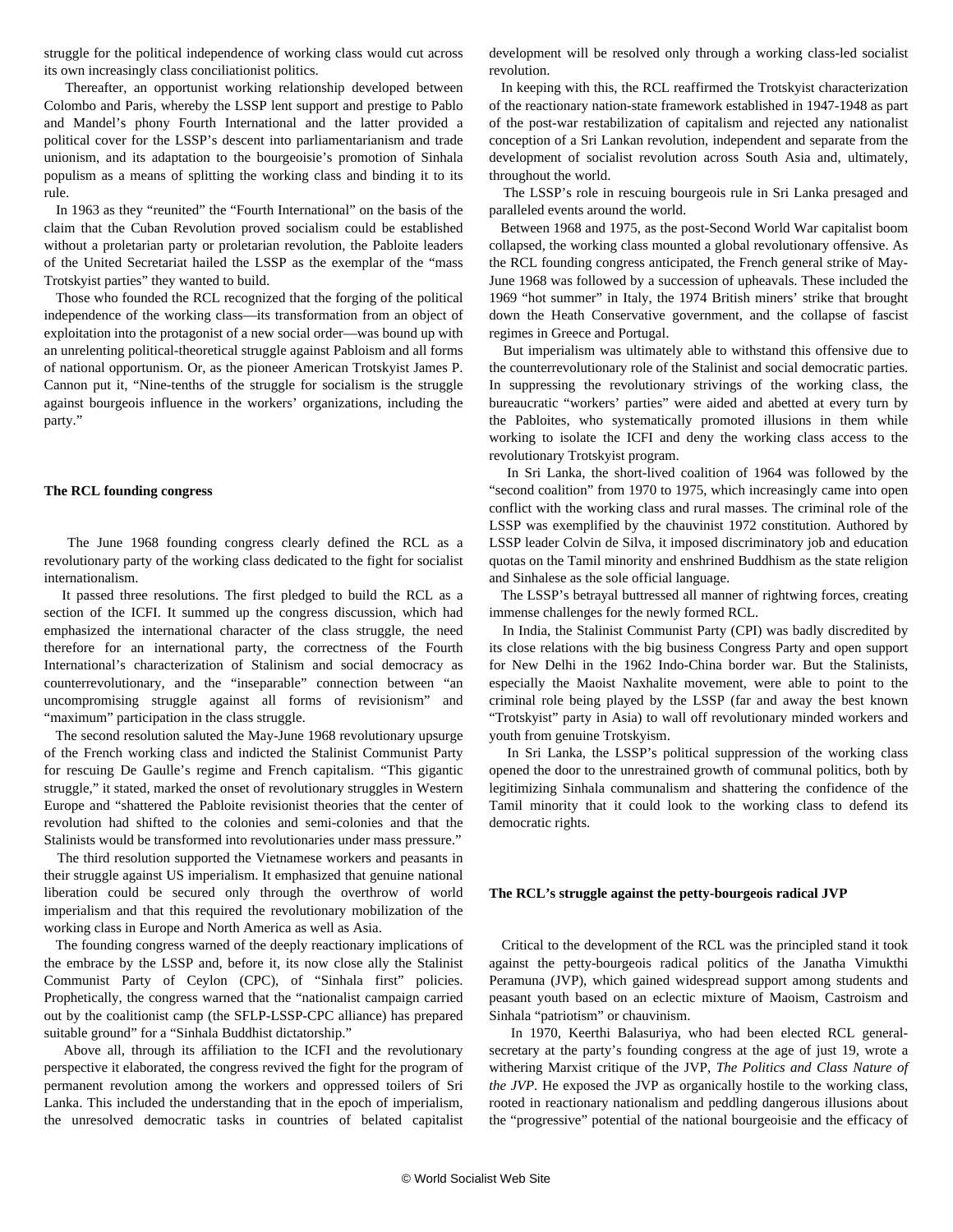peasant-based armed struggle. Rejecting those who claimed armed struggle was the touchstone of revolutionary politics, Comrade Balasuriya wrote, "The question of revolution cannot even be posed without a genuinely objective evaluation of the interrelationships between the classes and their dynamics."

 The RCL's general secretary warned that the JVP's Sinhala chauvinism, which included denunciations of "privileged" Tamilspeaking plantation workers, led to fascism. "The JVP," he warned, "is creating an anti-working class movement in Lanka that could well be utilized in the future by a fascist movement."

 Through its exposure of the politics of the JVP, the RCL deepened it class differentiation from radical Sinhala populism and from all those parties, including the LSSP and LSSP (R), which adapted to it.

 This same revolutionary orientation impelled the RCL to oppose the vicious assault the capitalist coalition government launched against the JVP and rural youth in the south of the island the following year, after the JVP launched a politically bankrupt "armed uprising." For this principled stand, the RCL's newspapers were declared illegal in 1971 and for a period the party had to function underground and under threat of state violence. Nonetheless, it campaigned for the working class to oppose the state repression and raised the demand "Free the political prisoners." As we explained at the time, the working class had a responsibility to defend the rural masses as part of the process of forging an alliance with the peasantry against the bourgeoisie and its state.

 On his release from prison in 1978, JVP leader Wijeweera was forced to acknowledge the importance of the RCL's defence campaign, conveying his personal thanks in a visit to the RCL offices.

#### **The bourgeois counter-offensive and the anti-Tamil war**

 The derailing of the global working class upsurge of 1968-1975 laid the basis for a capitalist counter-offensive, which began in the late 1970s and whose initial stages will forever be associated with the names of Ronald Reagan and Margaret Thatcher.

 The efforts of the "socialist" SLFP-LSSP-CPC coalition to place the burden of the capitalist crisis on to the backs of the working class and rural masses paved the way for the coming to power in 1977 of an openly rightwing United National Party (UNP) government under J. R. Jayewardene. It threw Sri Lanka open to unfettered exploitation by global capital, smashed the 1980 public-sector workers' general strike, and ratcheted up Sinhala communalism to channel mounting social tensions and anger in a reactionary direction. This process culminated in Colombo's launching of a civil war against the Tamil minority in 1983.

 The RCL/SEP alone fought to mobilize the working class against the war, which would dominate the island's political life for the next quarter century. It demanded the immediate withdrawal of all troops and security forces from the majority-Tamil north and east and systematically exposed how the war was being used to attack the social and democratic rights of the entire working class

 At the same time, it opposed the nationalist-separatist perspective of the Liberation Tigers of Tamil Eelam (LTTE) and the other Tamil nationalist organizations, such as the People's Liberation Organisation of Tamil Eelam (PLOTE), fighting to forge the unity of the working class in opposition to the Sri Lankan state and capitalism.

 The Tamil nationalist movement was thrown into crisis in 1987 when the Indian government, to which it had looked for support and which had been providing it with arms in a cynical maneuver to advance the geopolitical interests of the Indian bourgeoisie, changed course. Fearing that the crisis in Sri Lanka was undermining the reactionary South Asian nation-state system as a whole, New Delhi withdrew its patronage of the Tamil insurgent groups. Under the July 1987 Indo-Sri Lankan Accord, which initially was supported by all the Tamil groups, including the LTTE, Indian troops were deployed to the island ostensibly as peacekeepers, but in reality to ensure the unity of the Sri Lankan capitalist state.

 The RCL stood alone in opposing the Indo-Sri Lankan accord from the standpoint of the interests of the working class.

 Following intensive discussions with the RCL leadership, the ICFI issued a comprehensive statement titled "The Situation in Sri Lanka and the Political Tasks of the Revolutionary Communist League." Based on a review of the experiences of the independent states established after World War II in Asia, Africa and the Middle East, it explained: "Invariably, imperialist-sanctioned 'independence' has meant the setting up of bastard states whose very foundations have been built upon a fatal compromise of democratic principles. In this process, the national bourgeoisie has functioned not as the liberator of the oppressed masses, but as a junior partner in imperialist plunder. The type of state created in this process has been nothing more than a prison ground for putrefying capitalism, upon which the progressive development of the productive forces has been impossible… Arising out of such conditions, with the joyous approval of the bourgeoisie, are the horrors of inter-communal warfare. This state of affairs cannot be altered as long as bourgeois rule prevails. The post-independence history of India, Pakistan, Sri Lanka, Bangladesh, Burma—in fact, of every former colonial country in the world—decisively proves that the bourgeoisie cannot establish genuine national unification and political independence."

 The statement, while reaffirming the RCL's implacable opposition to the communal war waged by Colombo, unambiguously asserted that the democratic rights of the Tamils could be realised only through the struggle for socialism. In opposition to both Sri Lankan and Tamil factions of the bourgeoisie and their rival nationalisms, it advanced the call for the Socialist United States of Sri Lanka and Tamil Eelam.

 Tragically, this was the last major statement on which Comrade Keerthi Balasuriya would work. His death of a coronary thrombosis in December 1987 robbed the Sri Lankan and international working class of a brilliant strategist of world socialist revolution. He was just 39.

 Based on the development of the program of permanent revolution made by the ICFI and RCL in response to the Indo-Sri Lankan Accord, the RCL was able to intervene among young Tamil militants who had been forced to take refuge in Europe. The most farsighted drew the conclusion that it was only on the basis of the ICFI's perspective and an orientation to the international working class that the oppression of the Tamils could be ended. These forces joined the ICFI, strengthening its work in both Europe and South Asia.

 In the years that followed, the RCL/SEP intensified its struggle, under conditions of the renewal of civil war and repeated violent attacks by the state, the JVP and the LTTE. Yet such was the strength of the Trotskyist program and tradition established by the RCL that it was able to maintain links with supporters in LTTE-occupied parts of the island and, with the ICFI's assistance, mount an international defence campaign in 1998 that won the release of four SEP members who had been detained by the LTTE for agitating for the party's program. With the end of the civil war, the SEP was able to resume open political work in the north and east and broaden the struggle to unite the working class in opposition to all factions of the bourgeoisie and their nationalist-communalist politics.

 Ultimately, the Sri Lankan bourgeoisie, with the aid of the imperialist powers and India, was able to vanquish the LTTE and in 2009 "reunite" the island under its reactionary rule.

 The SEP's 2011 perspectives resolution, *The Historical and International Foundations of the Socialist Equality Party*, provided an assessment of the tasks facing the working class in the aftermath of nearly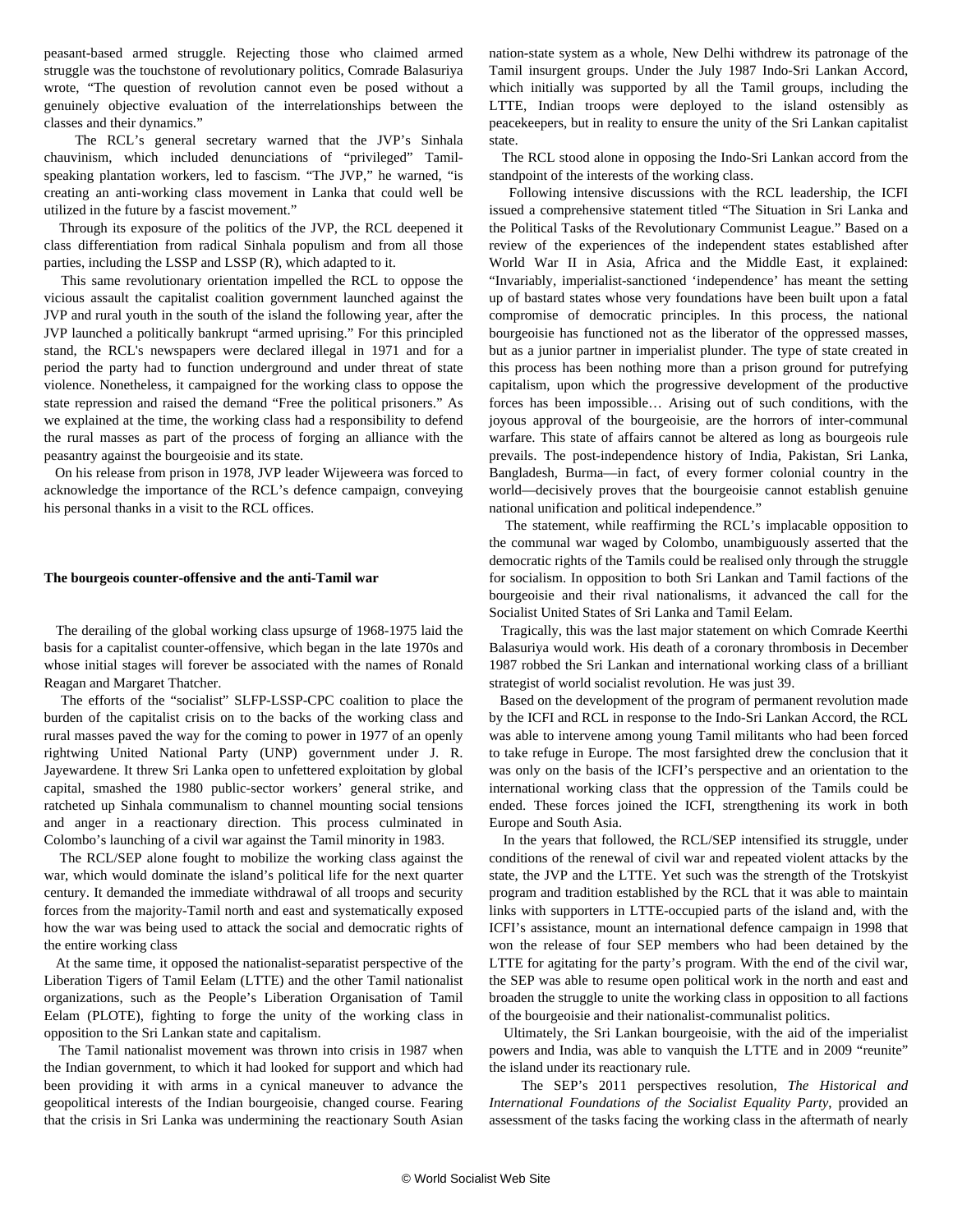three decades of savage communal war.

 After noting the utterly fraudulent character of Colombo's claims that the end of war would bring "peace and prosperity," and warning that the bourgeoisie was maintaining a vast military-security apparatus for use against the working class, it declared, "None of the underlying issues that led to the protracted civil war has been resolved by the LTTE's military defeat… The legitimate grievances and anger felt by Tamils over decades of entrenched discrimination will inevitably erupt in new forms. The necessary political lessons have to be drawn, however. The LTTE's defeat was not primarily a military one, but was the product of the inherent weaknesses of its political perspective. From the outset, its aim was to carve out a capitalist Eelam on behalf of the Tamil bourgeoisie with the backing of India or other regional and world powers. When these same powers decisively turned against it, the LTTE was reduced to impotent pleading to the 'international community' to halt the military onslaught. The only social force in society capable of waging a struggle for genuine democratic rights against the Sri Lankan bourgeoisie and its imperialist backers is the working class. However, the LTTE was always organically opposed to any orientation to unite workers—Tamil and Sinhala—on a class basis. Its indiscriminate attacks on Sinhalese civilians played into the hands of the Colombo establishment and deepened the communal divide. In areas under its control, the LTTE rode roughshod over the democratic rights and social needs of working people."

#### **The RCL and the ICFI**

 If the RCL/SEP has been able to articulate a revolutionary line for the working class and defend and develop the strategy of permanent revolution under the tumultuous conditions of civil war and the essentially reactionary political environment that prevailed in Sri Lanka, this is due to its unwavering commitment to, and active participation in, the theoreticalpolitical work of the ICFI.

 The leadership and cadre of the RCL unanimously supported the ICFI's break in 1985-86 with the national opportunists of the British Workers Revolutionary Party (WRP), who had long exploited the authority they had gained due to their role in 1950s and 1960s in fighting Pabloism to seek to impose a Pabloite line on the ICFI. This included publishing, promoting and assisting the LTTE "theoretician" Anton Balasingham in writing a 1979 article "On the Tamil National Question" that sought to turn Lenin into an apologist for bourgeois nationalism. As we have previously explained, "Whilst Lenin had insisted that for Marxists the most important consideration in the national question was 'the selfdetermination of working class,' Balasingham argued that Lenin required Marxists to be uncritical supporters of the separatist aspirations of the Tamil bourgeoisie."

 RCL General Secretary Keerthi Balasuriya contributed to many of the key documents analyzing the WRP's abandonment of permanent revolution, including *How the Workers Revolutionary Party Betrayed Trotskyism, 1973-1985*.

 With the defeat of the WRP renegades, the Trotskyists regained full control over the ICFI, that is, their own organization, successfully bringing to an end a three-decade struggle against Pabloite opportunism, which inevitably was associated with adaptation to the national milieu.

 The strengthening of the proletarian internationalist foundations the ICFI would prove vital in the development of the ICFI's analysis of fundamental political and socio-economic shifts in the ensuing decade. These included: the revolutionary significance of capitalist globalization, which has raised the contradiction between the development of world economy and the nation-state system in which capitalism is historically rooted to a qualitatively new level; the advent of Gorbachev and the turn of the Soviet Stalinist bureaucracy to capitalist restoration; and the transformation of the pro-capitalist trade unions into corporatist appendages of management for increasing the exploitation of the working class.

#### **1968-2018 and the vindication of permanent revolution**

 The full significance of the stand taken in 1968 by the few dozen people, almost all under the age of 25, who founded the RCL can be understood only in light of what the past five decades have demonstrated.

 The parties and organizations that had the allegiance of the working class and oppressed masses in 1968 and whose claims to represent socialism the RCL emphatically challenged have been exposed as imposters, enemies of the working class and secondary agencies of imperialism.

 In its ultimate betrayal, the Kremlin Stalinist bureaucracy restored capitalism in Russia and the other Soviet republics, a process completed with the dissolution of the USSR in December 1991. Similarly, Mao's pursuit of "socialism in one country" led first to an alliance with US imperialism, sealed by the "great helmsman" himself in his 1972 meeting with President Nixon, and then the transformation of China by his successors into global capital's principal cheap-labour production hub.

 The social democratic Socialist and Labour Parties long ago shredded their reformist programs and have emerged as parties of austerity and imperialist war.

 Numerous bourgeois nationalist regimes that postured as socialist have spent the past quarter-century and more prostrating themselves before imperialism. Until the Indian bourgeoisie made the Hindu supremacist BJP its principal party of government, the Congress Party spearheaded the drive to make India a sweatshop for international capital and to forge an Indo-US "global strategic" partnership.

 As for the Indian Stalinist parties, the CPM and CPI, they have propped up a succession of Indian national governments that have pursued neoliberal policies. Wherever they have formed the government of an Indian state, they have implemented what they themselves describe as "proinvestor" measures.

 The putrefaction of all these organizations is rooted in their nationalist programs and orientation, which are in contradiction with the development of an ever-more integrated world economy—a process that under capitalism fuels imperialist exploitation and war, but that objectively has created the prerequisites, if freed from production for profit and the capitalist nation-state, for socialism.

 The same processes have transformed the Sri Lankan political landscape.

 As a result of their decades-long alliance with the SFLP, the LSSP and Stalinist CP have been reduced to empty shells that are kept around only to give the occasional "left" garland to the likes of Rajapaksa and Kumaratunga.

 The JVP, after collaborating with the gangster president Premadasa in the Sinhalese bourgeois elite's scuttling of the Indo-Sri Lankan Accord, including launching fascistic attacks on the RCL, other left parties and trade unions, was subjected to a new round of violent state repression. Soon after, however, it integrated itself into the bourgeois political establishment.

 The Tamil National Alliance, which acted as a parliamentary mouthpiece for the LTTE, continue to chase after the blessings of Washington and in pursuit of them are happy to whitewash Colombo's crimes against the Tamil people.